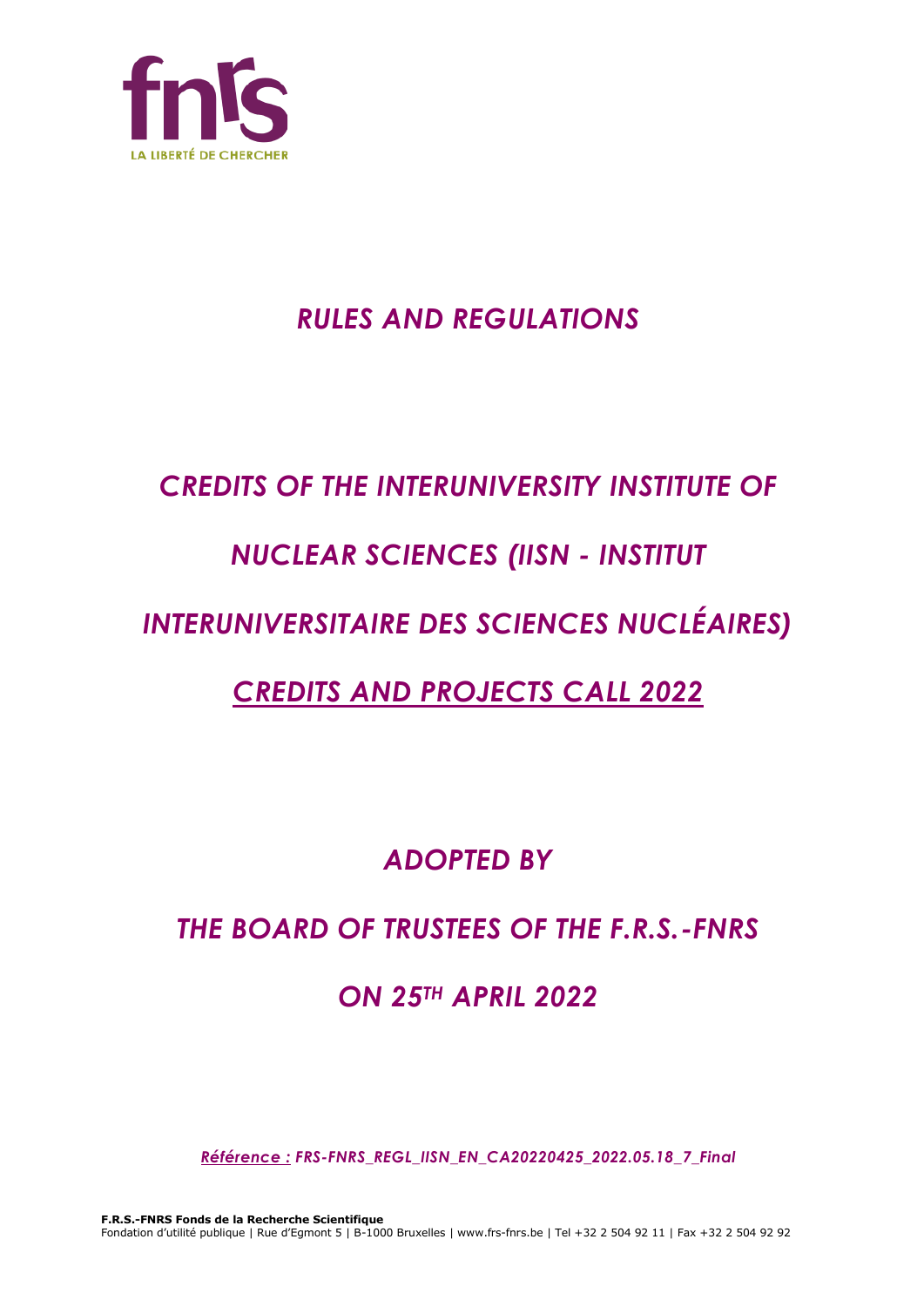## **TABLE OF CONTENTS**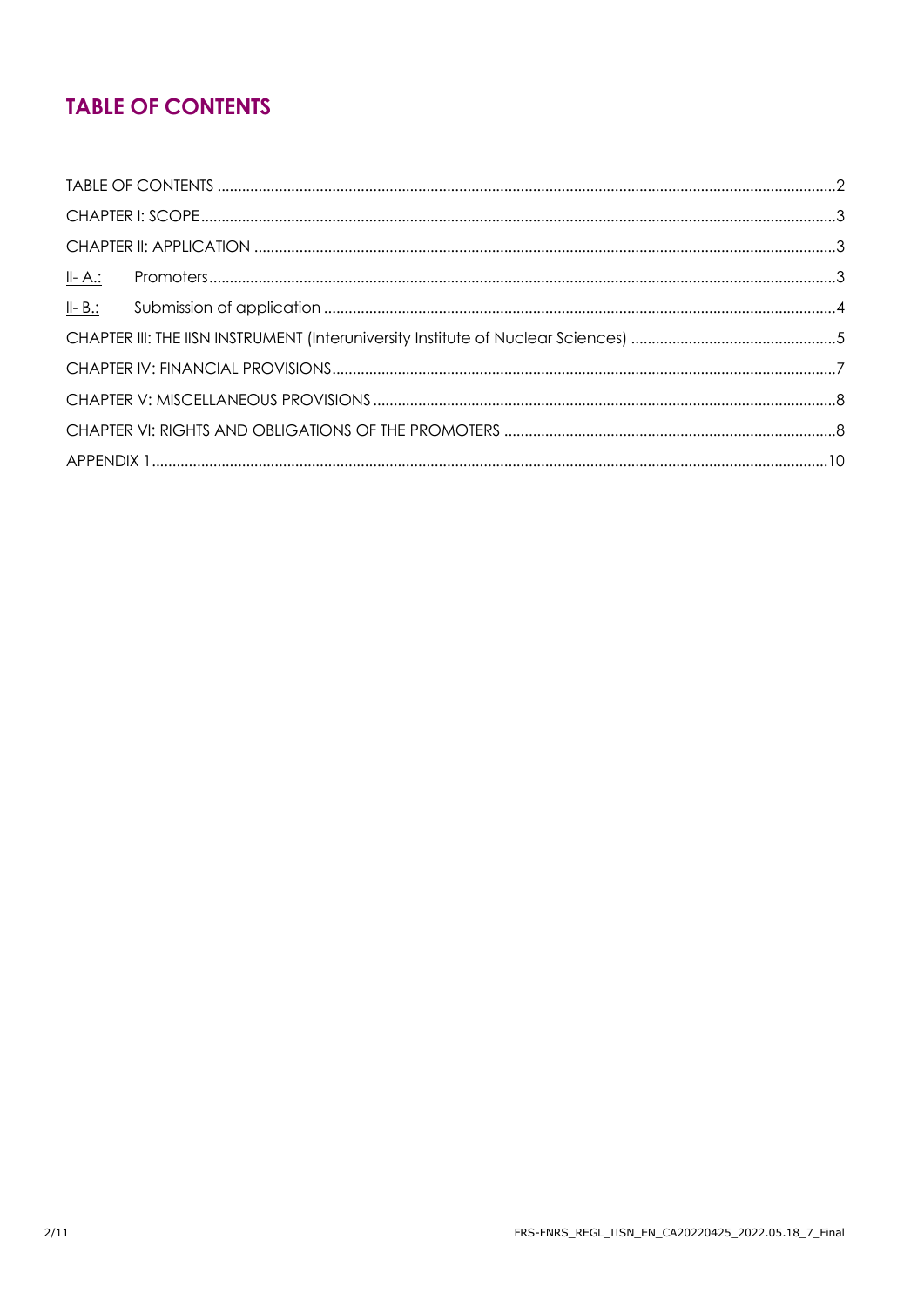## **CHAPTER I: SCOPE**

#### Article 1

The rules and regulations hereinafter are only applicable to the Interuniversity Institute of Nuclear Sciences (I.I.S.N.) research programmes introduced within the framework of the Credits and Projects Call of the Fund for Scientific Research - FNRS (F.R.S. - FNRS).

**Main promoter:** Researcher responsible for the submission of the application. They can ask for budget related to the tasks of which they will be in charge during the accomplishment of the project.

**Co-promoter:** Researcher who takes part in the preparation of the application and in the accomplishment of the project in case of granting. As such, they can ask for a budget related to the tasks of which they will be in charge.

#### Article 2

The I.I.S.N research programme is meant to be carried out within one or several institutions listed in [Appendix](#page-9-0) 1.

#### Article 3

The starting date of an I.I.S.N. programme is set for the 1st January following the allocation decision date and the ending date for the 31st December.

#### Article 4

The main promoter is the person who assumes the scientific responsibility and is in charge of the administrative management of the funded research programme.

The main promoter shall decide if the research programme is conducted with one or several universities.

## **CHAPTER II: APPLICATION**

#### **II- A.: PROMOTERS**

Article 5

The main promoter-applicant must be:

- Either a Research Associate (CQ), a Senior Research Associate (MR) or a Research Director (DR) of the F.R.S.-FNRS who genuinely carries out the fellowship at the latest by 15<sup>th</sup> November of the year when submitting the application.
- Or a researcher-promoter of an ongoing Ulysse Incentive Grant for Mobility in Scientific Research (MISU) who genuinely carries out the fellowship at the latest by 15<sup>th</sup> November of the year when submitting the application.
- Or a researcher appointed in a university of the French-speaking Community of Belgium listed in [Appendix](#page-9-0) 1 and must meet the following conditions altogether: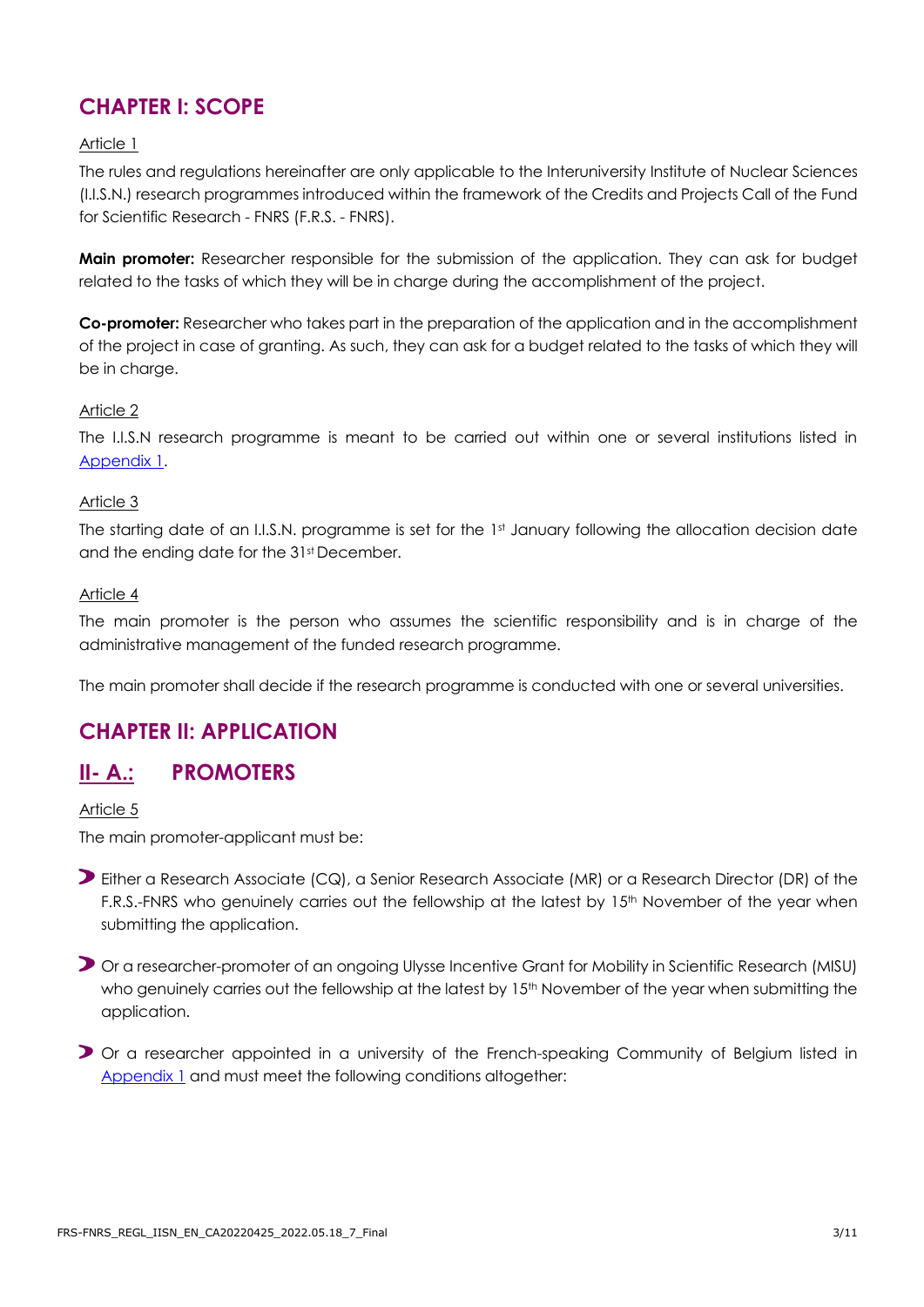- Be permanently<sup>1</sup> appointed to an academic or scientific position or on probation in that university.
- This appointment must have a final and conclusive assent from the competent body to legitimize this appointment in accordance with the Law or the university regulations at the latest by 15<sup>th</sup> November of the year when submitting the application.
- This academic or scientific position must be effective at the latest by 15<sup>th</sup> November of the year when submitting the application.

If the main promoter-applicant who is appointed permanently accesses the legal age of retirement / becomes professor emeritus after the validation deadline set for the academic authorities (rectors) and before the end of the funding scheme in case of granting, the submission of the application shall be subject to prior approval by the Head of institution where the research will be carried out.

The main promoter-applicant permanently appointed who will access the legal age of retirement / become professor emeritus by the validation deadline set for the academic authorities (rectors) is not eligible.

#### Article 6

All co-promoter-applicants involved in an IISN project shall meet the eligibility criteria as referred to in article 5.

## **II- B.: SUBMISSION OF APPLICATION**

#### Article 7

The Credits and Projects call is opened once a year and is published on the F.R.S.-FNRS website.

The application can be submitted in French or in English. It must only be submitted on [e-space,](https://e-space.frs-fnrs.be/) the online platform dedicated to the calls for proposals.

All IISN applications are submitted to a procedure including successive electronic validations on the dates that will be indicated when the call is published.

- a) The validation by the main promoter, responsible proponent accountable to the F.R.S.-FNRS administration: it accounts as a confirmation that the application file is complete.
- b) The validation by the co-promoters (if any): it accounts as an electronic signature.
- c) The validation by the research administration (or Board of Education) of the institution to which promoters are related – the Authority to which the application file is transferred once promoters have validated the application form. This Authority may accept or refuse the application. The validation deadline set for the rectors puts a final end to the call for proposals.

Applications that have not been validated within the time-frame of the call cannot be taken into account.

The validation dates are available in the mini-guide.

<sup>1</sup> *Research logisticians of rank A, as defined by the Royal Decree of 31st October 1953 fixing 'le statut des agrégés, des répétiteurs et des membres du personnel scientifique des universités de l'État', are only allowed to be co-promoterapplicant provided they hold a Ph.D.*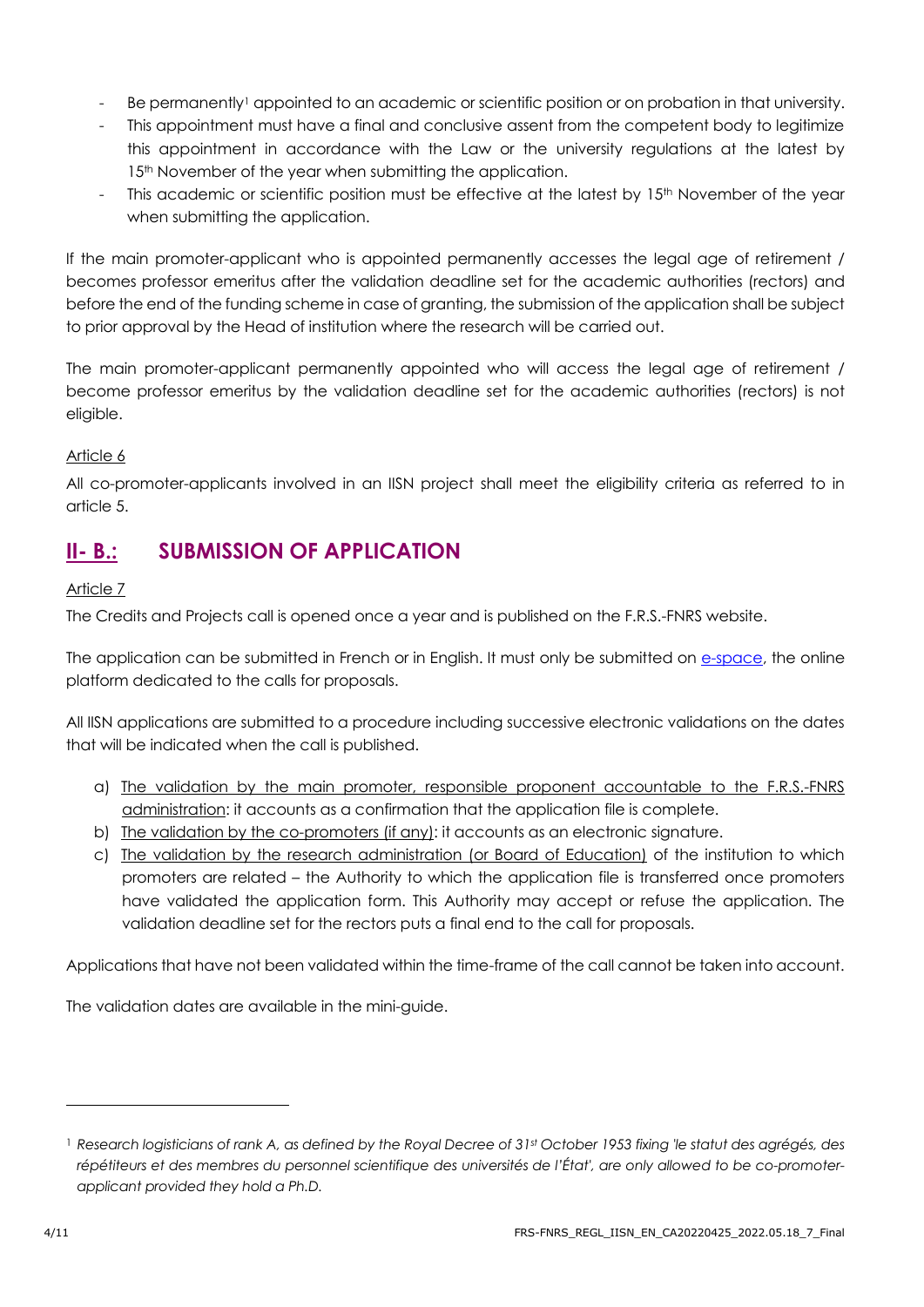#### Article 8

The Board of Trustees of the I.I.S.N. allocates funds according to the budget that is available. It decides on the granting or rejection, and where provided for, on the amounts to be granted.

## **CHAPTER III: THE IISN INSTRUMENT (INTERUNIVERSITY INSTITUTE OF NUCLEAR SCIENCES)**

#### Article 9

The allocated fund through the IISN instrument can cover 3 types of expenses:

- Personnel
- Operating
- **Equipment**

#### Article 10

The following operating costs are not authorised:

- Payment and reimbursement of rents
- Payment of the heating, light and telephone
- Costs for facilities maintenance and building costs
- Costs for equipment maintenance and repairing
- Costs for furniture
- Office supply costs (except for justified computer or computer equipment costs)
- Restaurant costs and expenses for foodstuffs (coffee, sugar, softs…) not related to missions or shift trips
- Visa fees for residence permits
- Insurance for appliance(s) or vehicle(s) belonging to the institution
- Thesis related expenses (printout, jury's invitation)

#### Article 11

Categories of personnel<sup>2</sup> are detailed in the table hereafter.

#### *Amounts cannot be changed after submitting the application.*

<sup>2</sup> *For all personnel, the promoter shall contact the relevant department of their host institution to determine their status and obtain an estimate of the total personnel costs involved based on the scientific seniority.*

*Non-doctoral Researcher and Technician categories are subject to an annual limit, calculated in proportion to the number of days worked. Limitations in force for the first year of funding are detailed in the Credits and Projects Call mini-guide.*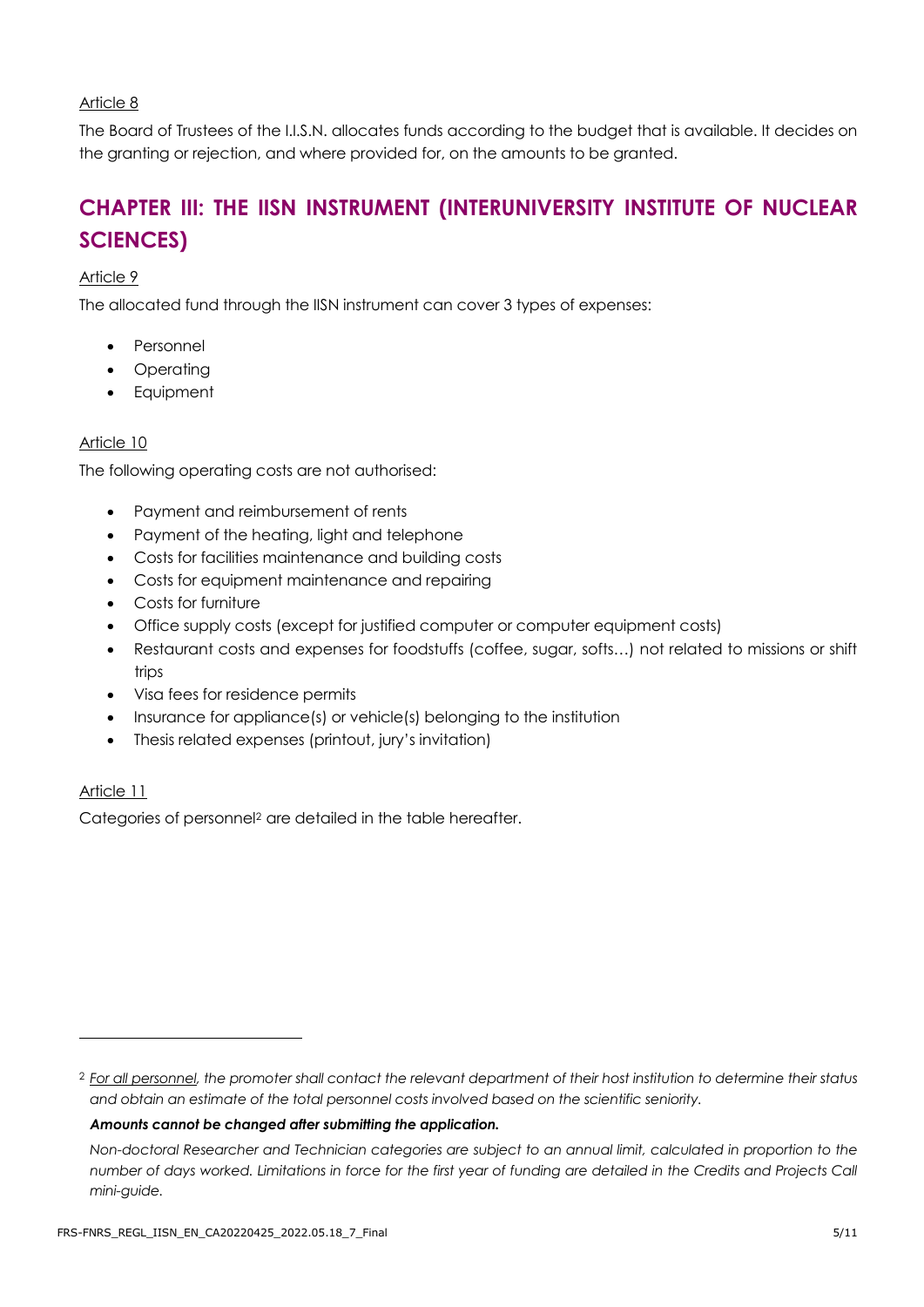|                                                    | <b>Activity</b> |           |
|----------------------------------------------------|-----------------|-----------|
| <b>Categories</b>                                  | Part time       | Full time |
| Doctoral Researcher - Grant <sup>3</sup> or Salary | X               | X         |
| Postdoctoral Researcher <sup>4</sup>               | X               | х         |
| Non-doctoral Researcher - Salary (capped)          | X               | х         |
| Technician <sup>5</sup> – Salary (capped)          | x               | X         |

 $n/a$  = not applicable

Promoters are allowed to recruit personnel **for a minimum of one month** and the duration may not exceed the maximal duration of the funding agreement.

#### Article 12

On the date of the hiring by the host institution, Doctoral Researchers must have obtained one of the following degrees:

- 1° a master degree for a value of at least 120 credits awarded by a Higher Education Institution within the French-speaking Community of Belgium;
- 2° a master degree for a value of at least 120 credits awarded by a Higher Education Institution within the Dutch-speaking Community, German-speaking Community or from the Royal Military Academy.
- 3° Another degree as referred to in Article 115 of the French-speaking Community of Belgium Decree of 7th November 2013 that defines the landscape of Higher Education and the academic studies organisation.

#### Article 13

On the date of the hiring by the host institution, Postdoctoral Researchers must have obtained a doctoral academic degree after the defence of a thesis.

#### Article 14

Holders of a Master's degree (or equivalent) or a Ph.D. are not eligible under the Technician category.

Holders of a Master's degree (or equivalent) are eligible for Non-doctoral Researcher category. The Nondoctoral Researcher cannot, under any circumstances, start any personal research work leading to a Ph.D. during the working hours devoted to this function.

#### Article 15

Teams' personnel whose remuneration costs are not charged to the I.I.S.N. may include amongst others:

- members of the teaching, scientific, administrative or technical personnel from universities of the Frenchspeaking Community of Belgium,

<sup>3</sup> *In case of a grant, the Doctoral Researcher must be hired on a full-time basis.*

<sup>4</sup> *The promoter shall contact the relevant department of their host institution in order to determine the Postdoctoral Researcher's status (Mobility situation, grant, employee…) and the work time.*

<sup>5</sup> *For technicians, new positions are not authorised. Only renewals will be accepted (when justified).*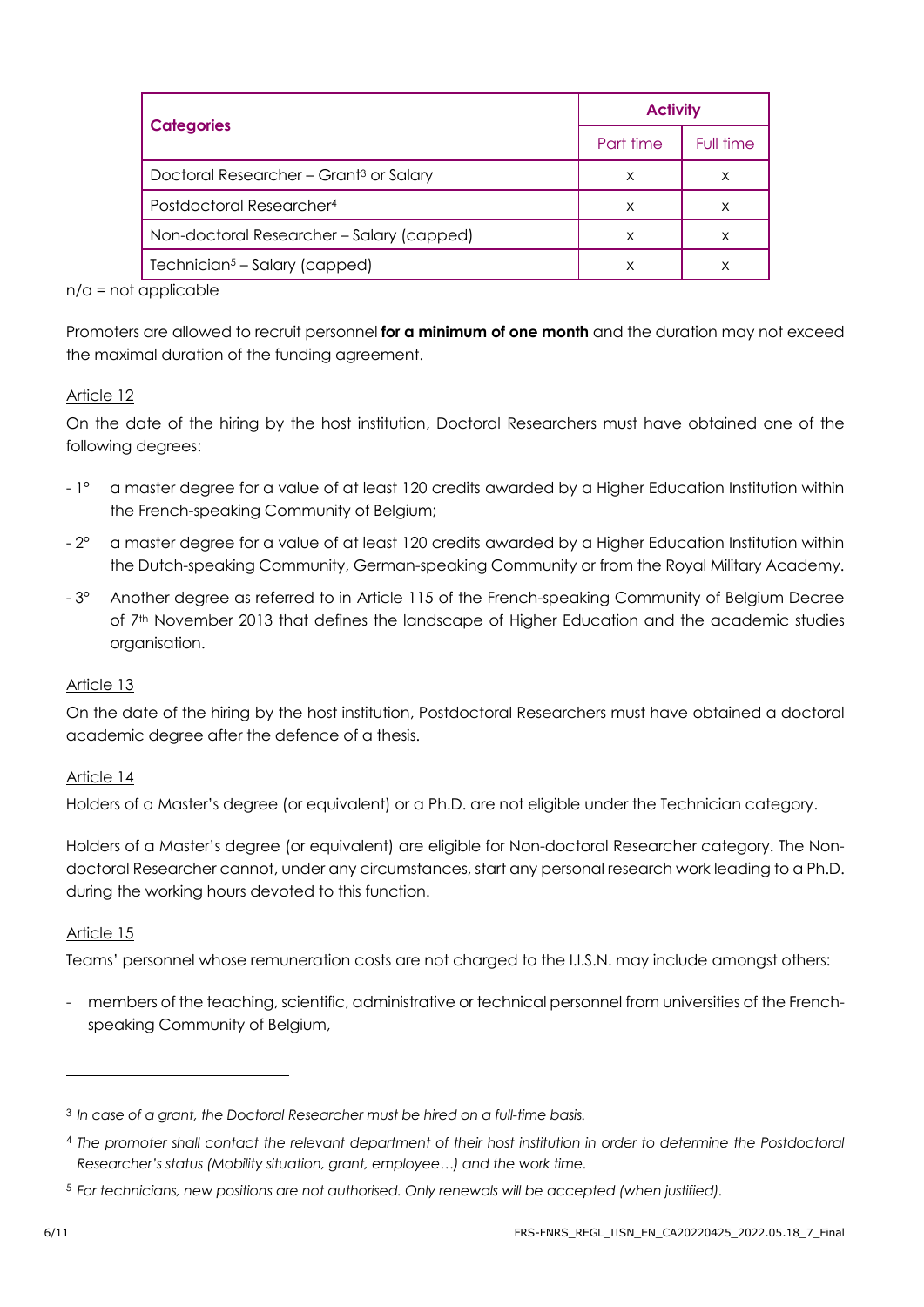members who benefit from a grant allocated by a Belgian or a foreign body promoting research.

No compensation can be granted to the promoters or to the above-mentioned personnel.

## **CHAPTER IV: FINANCIAL PROVISIONS**

#### Article 16

Funding granted through the IISN instrument is subject to a research agreement.

This agreement shall bear the signature of the following parties:

- **The promoter** commits to carrying out the funded research;
- **The I.I.S.N.** commits to allocating grants covering the personnel, operating and equipment costs, each year covered by the agreement. No transfer between those 3 expense items may be accepted;

#### **The host institution.**

In the particular case of joint research carried out by several promoters in several host universities, each institution takes part in the agreement, which contains all the relevant provisions regarding personnel recruitment, grants management and equipment ownership.

The agreement provides for unilateral termination clauses, which must include a period of notice.

#### Article 17

Any change made to the planned expenses must receive the prior written approval of the I.I.S.N.:

The budget devoted to the personnel is available only for the duration of the research agreement, which may be extended for maximum 6 months in case of postponement of personnel hiring expected although not effective on the starting date of the agreement, and is divided according to the provisions of the agreement.

The budget devoted to operating and equipment costs can be used for the duration of the agreement, with an additional 12-month period.

The unspent amount will be recovered by the I.I.S.N.

#### Article 18

Grants at the disposal of the promoters are managed by the financial department of the institution to which they are attached.

The financial department of the institution shall send the supporting documents to the F.R.S.-FNRS as soon as possible.

For the personnel costs relevant to a given calendar year, the supporting documents must be sent before the 1st March of the following year.

The supporting documents justifying operating and/or equipment costs must be sent before 1st March directly following the deadline to use the concerned budget.

#### Article 19

The promoter has to inform the I.I.S.N. of any personnel hiring.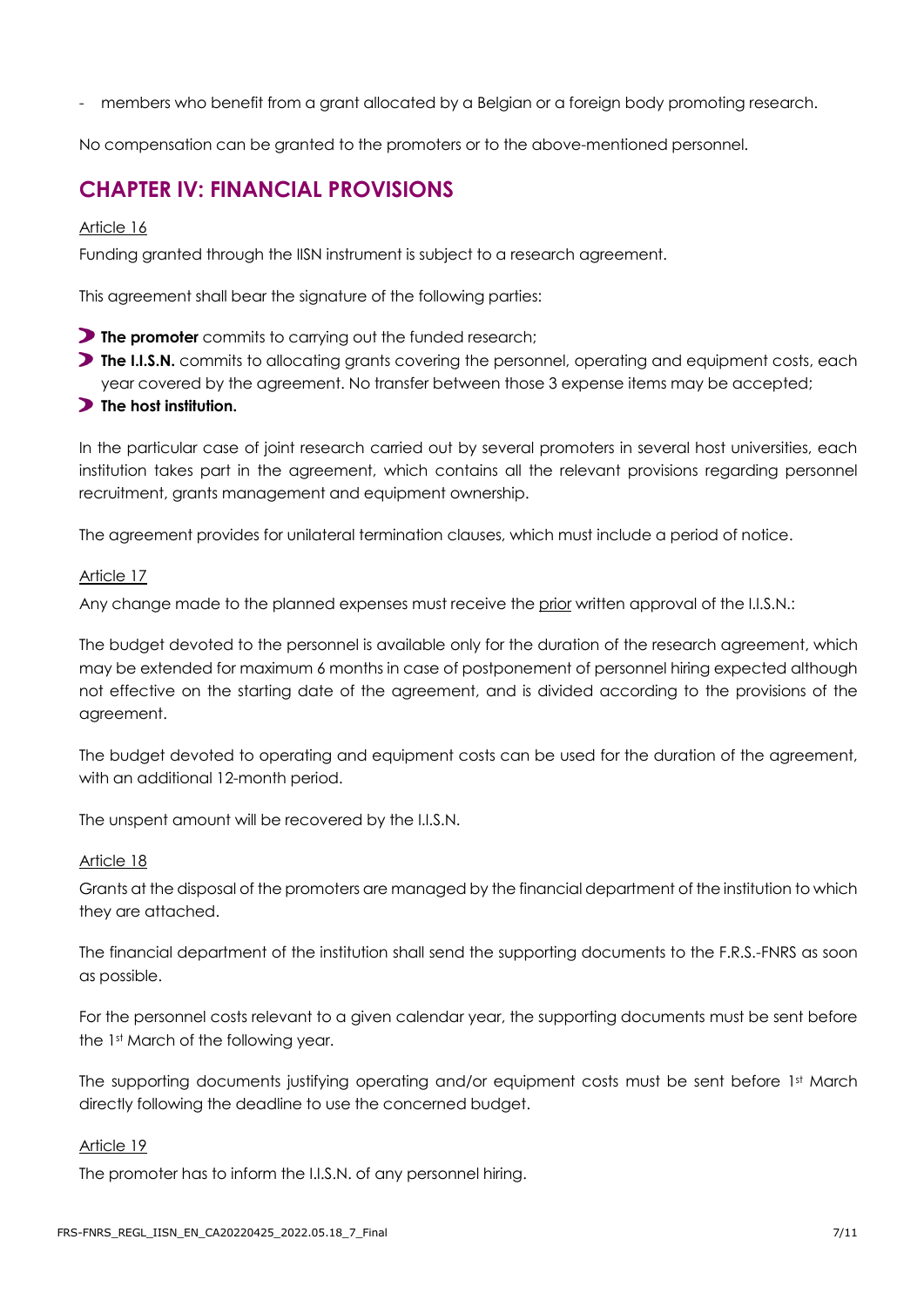The replacement of personnel among the Doctoral Researcher category is not authorised during the last 6 months of the employment period.

The personnel hiring which was expected although not effective on the starting date of the agreement may be delayed. However, postponement shall be equivalent to the lost employment duration and not exceed a six-month period after the end of the agreement. The duration of the employment initially allotted may not be exceeded.

#### Article 20

Scientific and technical personnel shall be recruited in accordance with the scales and regulations in force within the host institution.

As for Non-doctoral Researchers and technical personnel, the I.I.S.N. contribution is subject to an annual limit assigned from the I.I.S.N. and is calculated in proportion to the number of days worked.

## **CHAPTER V: MISCELLANEOUS PROVISIONS**

#### Article 21

Any device acquired with a credit from the I.I.S.N. becomes the property of the host institution to which the beneficiary of the credit is attached.

The purchase of any device must be done with due respect for the provisions defined by the relevant department of the host institution.

This institution commits, however, to putting the mentioned device at the disposal of the researchers involved for the time needed in order to conduct the research, which led to its purchase in the first place. In addition, the host institution commits not to alienating or lending the equipment without the prior written approval of the I.I.S.N.

In the event that the device was purchased with the provision of an additional funding, the Board of Trustees of the I.I.S.N. will settle the ownership issue with the competent authorities.

#### Article 22

Grants are exclusively allocated for the execution of the research programme approved by the I.I.S.N. Promoters are required to use them solely for that purpose. Any fundamental change in the ongoing research programme must obtain the prior written approval of the I.I.S.N.

## **CHAPTER VI: RIGHTS AND OBLIGATIONS OF THE PROMOTERS**

#### Article 23

Any funded research programme must comply with the legal provisions in force regarding ethics.

#### Article 24

Promoters must submit to the rules imposed by the academic authority of the host institution where they work and observe its regulations. In addition, regarding the I.I.S.N., they must adhere to the regulation on property, protection and promotion of the results from the research carried out within the institution.

#### Article 25

Three months after the end of the research agreement, a request for a final report is sent to the main promoter.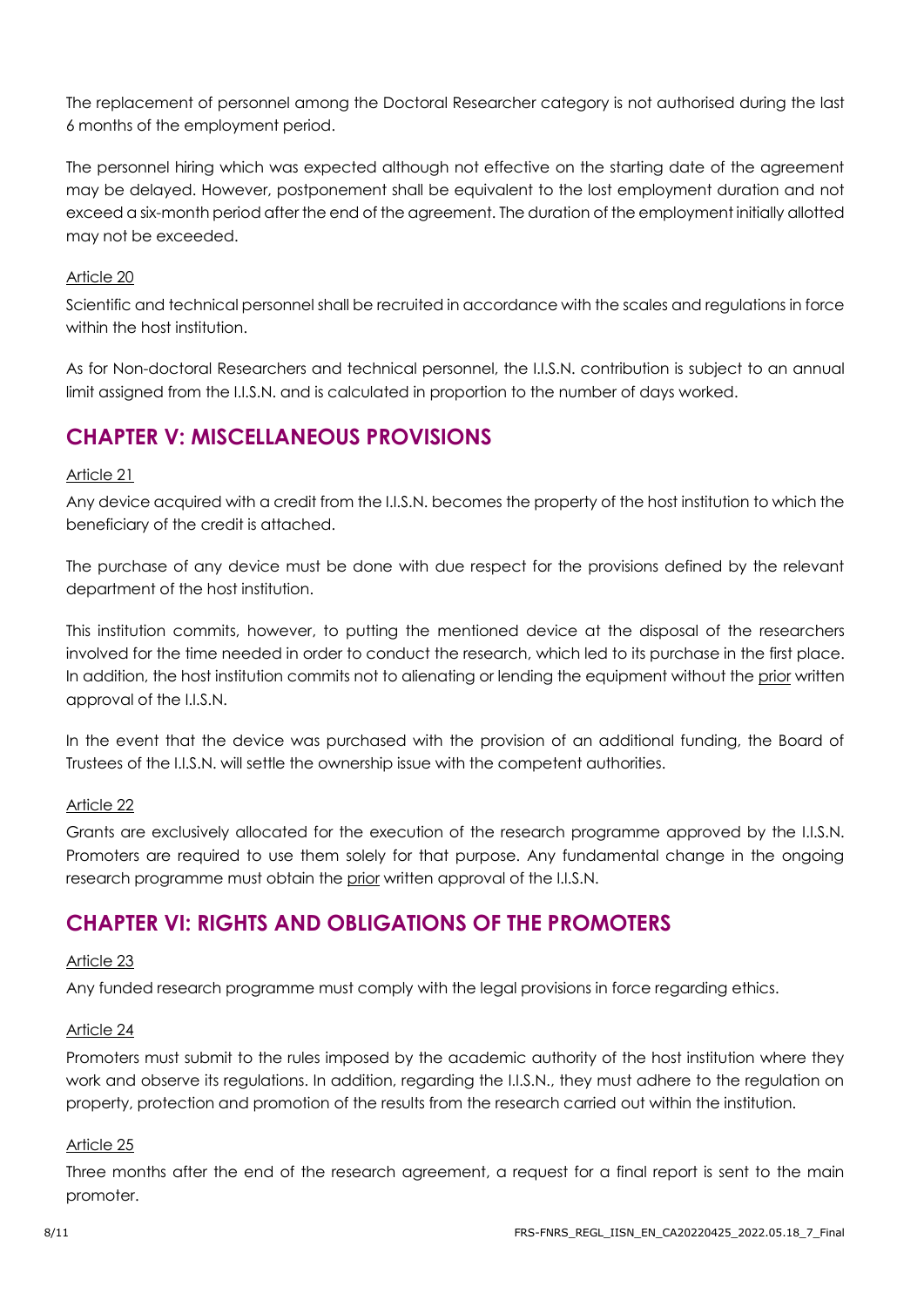The main promoter must upload this final report on their personal page [e-space](https://e-space.frs-fnrs.be/) within two months following the request.

#### Article 26

Pursuant to the [Regulation](https://www.frs-fnrs.be/en/docs/Reglement_OPEN_ACCESS_EN.pdf) on the application of the Open Access policy to scientific publications resulting from research programmes supported by the F.R.S.-FNRS and its Associated Funds, any scientific publication resulting partially or fully from the funding granted through the IISN instrument shall mention the source of this funding as follows:

*This work was supported by the Fonds de la Recherche Scientifique - FNRS under Grant(s) n° [agreement number].*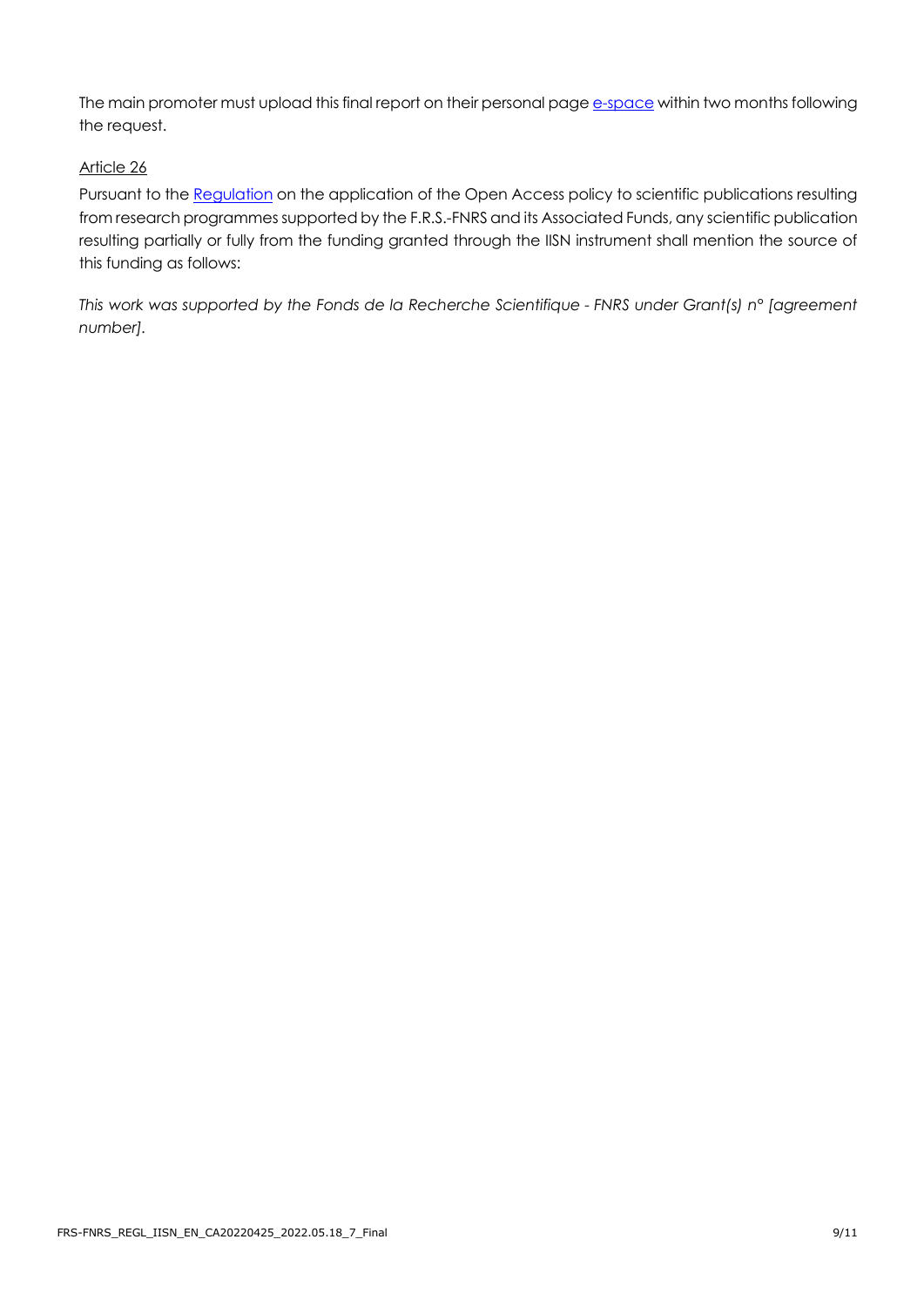## <span id="page-9-0"></span>**APPENDIX 1**

Relevant institutions giving access to the funding of the F.R.S.-FNRS

IISN instrument

Credits and Projects Call